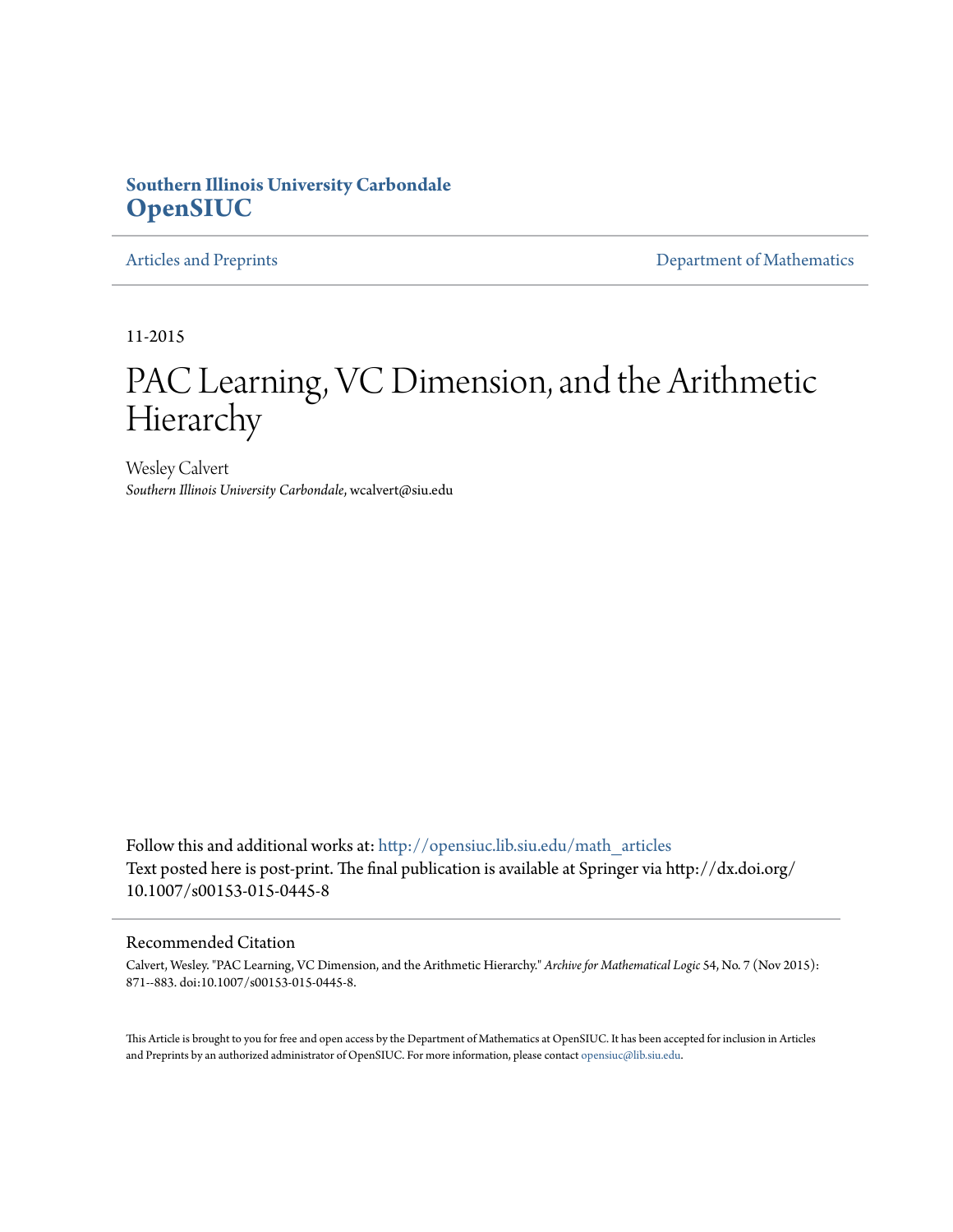## PAC Learning, VC Dimension, and the Arithmetic Hierarchy

Wesley Calvert

Received: date / Accepted: date

Abstract We compute that the index set of PAC-learnable concept classes is m-complete  $\Sigma_3^0$  within the set of indices for all concept classes of a reasonable form. All concept classes considered are computable enumerations of computable  $\Pi_1^0$  classes, in a sense made precise here. This family of concept classes is sufficient to cover all standard examples, and also has the property that PAC learnability is equivalent to finite VC dimension.

Keywords Index Sets · Machine Learning, Theory · VC Dimension

Mathematics Subject Classification (2000) MSC 03D80 · MSC 03D45

## 1 Introduction

A common method to characterize the complexity of an object is to describe the degree of its index set [5–8, 10, 13, 17]. In the present paper, we carry out this computation for the class of objects which are machine-learnable in a particular model. In doing so, we solve a problem related to one posed by Linial, Mansour, and Rivest in 1991 [16].

There have been several models of machine learning, dating back at least to Gold's seminal 1967 paper [12]. In Gold's basic model, the goal is that the machine should determine a  $\Sigma^0_1$ -index for a computably enumerable set of natural numbers — that is, an index for a computable function enumerating it, by receiving an initial segment of the string. Of course, many variations are

W. Calvert

Department of Mathematics, Mail Code 4408 1245 Lincoln Drive Southern Illinois University Carbondale, Illinois 62901 USA Tel.: +1-618-453-6573 Fax: +1-618-453-5300 E-mail: wcalvert@siu.edu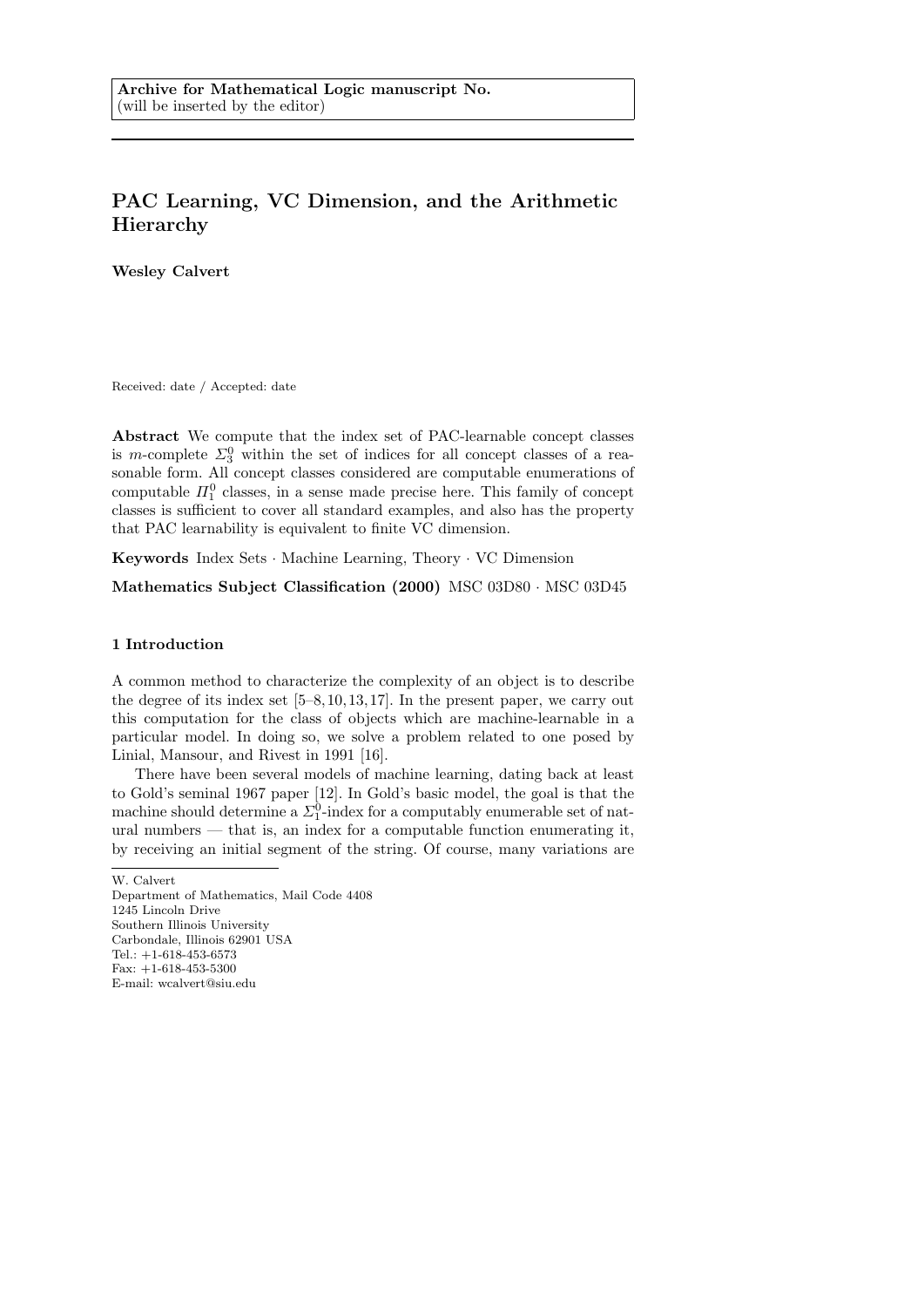possible, involving, for instance, the receipt of positive or negative information and the strength of the convergence criteria in the task of "determining" an index. This family of models has been studied by the recursion theory community (see, for instance,  $[11, 14, 21]$ ), but is not the primary focus of this paper. One particular result, however, is of interest to us.

**Theorem 1 (Beros [1])** The set of  $\Sigma_1^0$  indices for uniformly computably enumerable families learnable in each of the following models is m-complete in the corresponding class.

- 1. TxtFin  $\Sigma_3^0$ <br>
2. TxtEx  $\Sigma_4^0$ <br>
3. TxtBC  $\Sigma_5^0$ <br>
4. TxtEx\*  $\Sigma_5^0$
- 
- 

## 1.1 PAC Learning

The model of learning that concerns us here (PAC learning, for "Probably Approximately Correct") was first proposed by Valiant in [22]. Much of our exposition of the subject comes from [15]. The idea of the model is that it should allow some acceptably small error of each of two kinds: one arising from targets to be learned which are somehow too close together to be easily distinguished, and the other arising from randomness in the examples shown to the learner. Neither aspect is easily treated in Gold's framework of identifying indices for computable enumerations of natural numbers by inspecting initial segments — neither a notion of "close" nor randomness in the inputs.

In the present paper, we will describe a framework in which to model PAC learning in a way which is suitable for recursion-theoretic analysis and which is broad enough to include many of the benchmark examples. We will then calculate the m-degree of the set of indices for learnable concept classes.

#### Definition 2 (Valiant)

- 1. Let X be a set, called the instance space.
- 2. Let C be a subset of  $\mathcal{P}(X)$ , called a concept class.
- 3. The elements of  $C$  are called concepts.
- 4. We say that C is PAC Learnable if and only if there is an algorithm  $\varphi_e$ such that for every  $c \in \mathcal{C}$ , every  $\epsilon, \delta \in (0, \frac{1}{2})$  and every probability distribution  $\mathcal D$  on X, the algorithm  $\varphi_e$  behaves as follows: On input  $(\epsilon, \delta)$ , the algorithm  $\varphi_e$  will ask for some number n of examples, and will be given  $\{(x_1,i_1),\ldots,(x_n,i_n)\}\;$  where  $x_i$  are independently randomly drawn according to D, and  $i_j = \chi_c(x_j)$ . The algorithm will then output some  $h \in \mathcal{C}$  so that with probability at least  $1 - \delta$  in  $\mathcal{D}$ , the symmetric difference of h and c has probability at most  $\epsilon$  in  $\mathcal{D}$ .

This is a well-studied model — so well-studied, in fact, that it is more usual to talk about the complexity of the algorithm (in both running time and the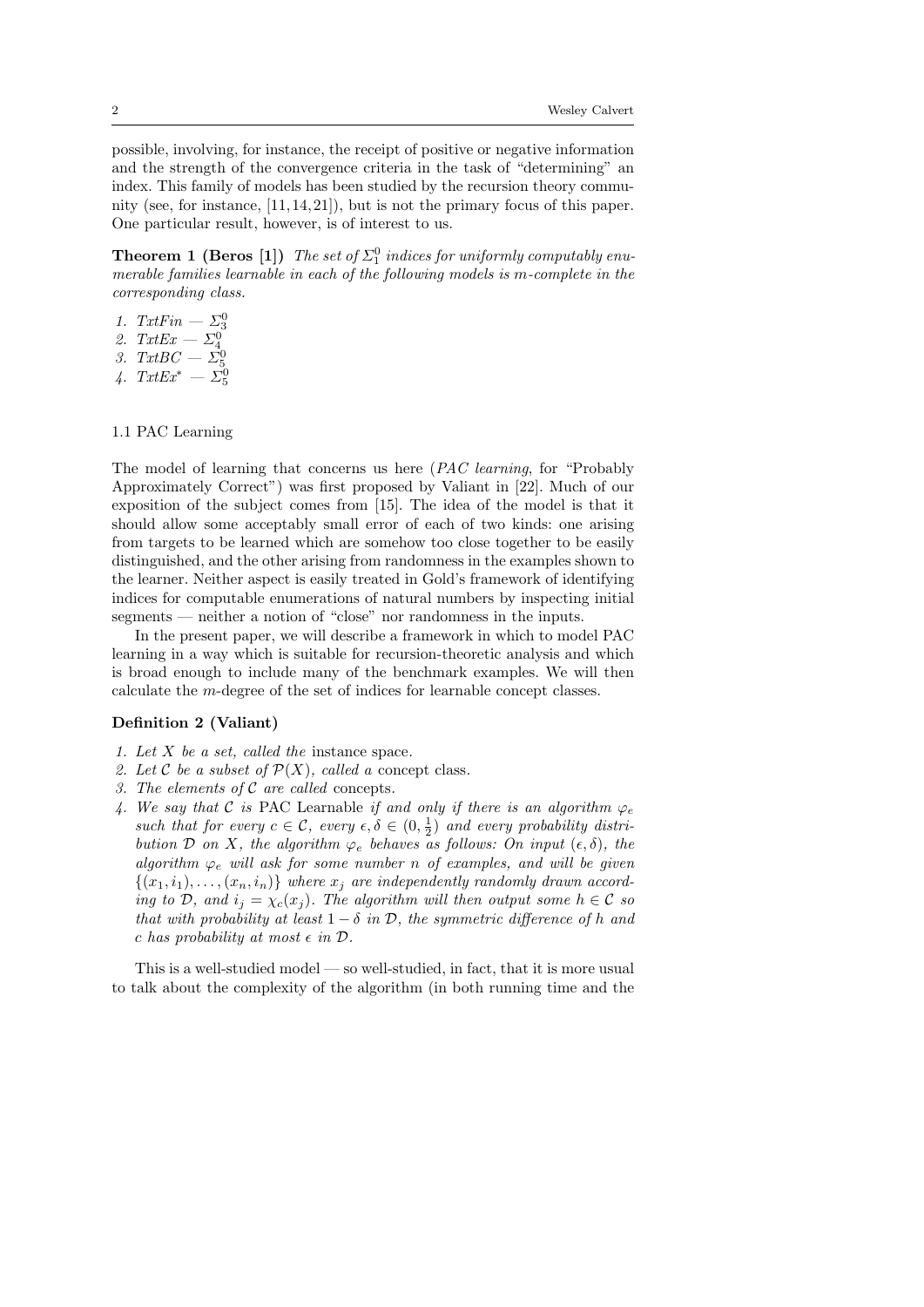number of example calls) than about its existence. Of course, in many learning situations, PAC learning is still impossible without regard to resources. For the present paper, we restrict ourselves to the problem of whether PAC learning is possible. Several examples are well-known.

**Example 3** Let  $X = 2^n$ , interpreted as assignments of truth values to Boolean variables. Then the class C of k-CNF expressions — that is, the class of propositional formulas on k Boolean variables, in conjunctive normal form  $-$  is PAC learnable (where each expression  $c \in \mathcal{C}$  is interpreted as the set of truth assignments that satisfy it).

**Example 4** Let  $X = \mathbb{R}^d$ . Then the class C of linear half-spaces (i.e. of subsets of  $\mathbb{R}^d$ , each defined by a single linear inequality) is PAC learnable.

**Example 5** Let  $X = \mathbb{R}^2$ . Then the class of convex d-gons is PAC learnable for any d.

#### 1.2 The Vapnik-Chervonenkis Dimension

An alternate view of PAC learnability arises from work of Vapnik and Chervonenkis [23]. Again, we follow the exposition of [15].

**Definition 6** Let  $C$  be a concept class.

- 1. Let  $S \subseteq X$ . Then  $\Pi_{\mathcal{C}}(S) = |\{S \cap c : c \in \mathcal{C}\}|$ .
- 2. The Vapnik-Chervonenkis (VC) dimension of  $\mathcal C$  is the greatest integer d such that  $\Pi_{\mathcal{C}}(S) = 2^d$  for some S with cardinality d, if such an integer exists. Otherwise, the VC dimension of  $\mathcal C$  is  $\infty$ .

For example, if C is the class of linear half-spaces of  $\mathbb{R}^2$ , and if S is a set of size 4, suppose that  $k$  is the least natural number such that all of  $S$  is contained in the convex hull of  $k \leq 4$  points of S. If  $k < 4$ , take a set  $S_0$  of size k such that the convex hull of  $S_0$  contains S. The subset  $S_0 \subset S$  cannot be defined by intersecting S with a linear half-space. If  $k = 4$ , then let  $S_0$  be a diagonal pair, which again cannot be defined by intersection with a linear half-space. Consequently, the VC dimension of  $\mathcal C$  must be at most 3. One can also show that this bound is sharp.

The connection between VC dimension and learnability is a theorem of Blumer, Ehrenfeucht, Haussler, and Warmuth showing that under some reasonable measure-theoretic hypotheses (which hold in all examples shown so far, and in all examples that will arise in the present paper), finite VC dimension is equivalent to PAC learnability [3].

Definition 7 (Ben-David, as described in [3]) Let  $R \subseteq \mathcal{P}(X)$ , and let  $\mathcal D$ be a probability distribution on X, and  $\epsilon > 0$ .

1. We say that  $N \subseteq X$  is an  $\epsilon$ -transversal for R with respect to D if and only if for any  $c \in R$  with  $P_{\mathcal{D}}(c) > \epsilon$  we have  $N \cap R \neq \emptyset$ .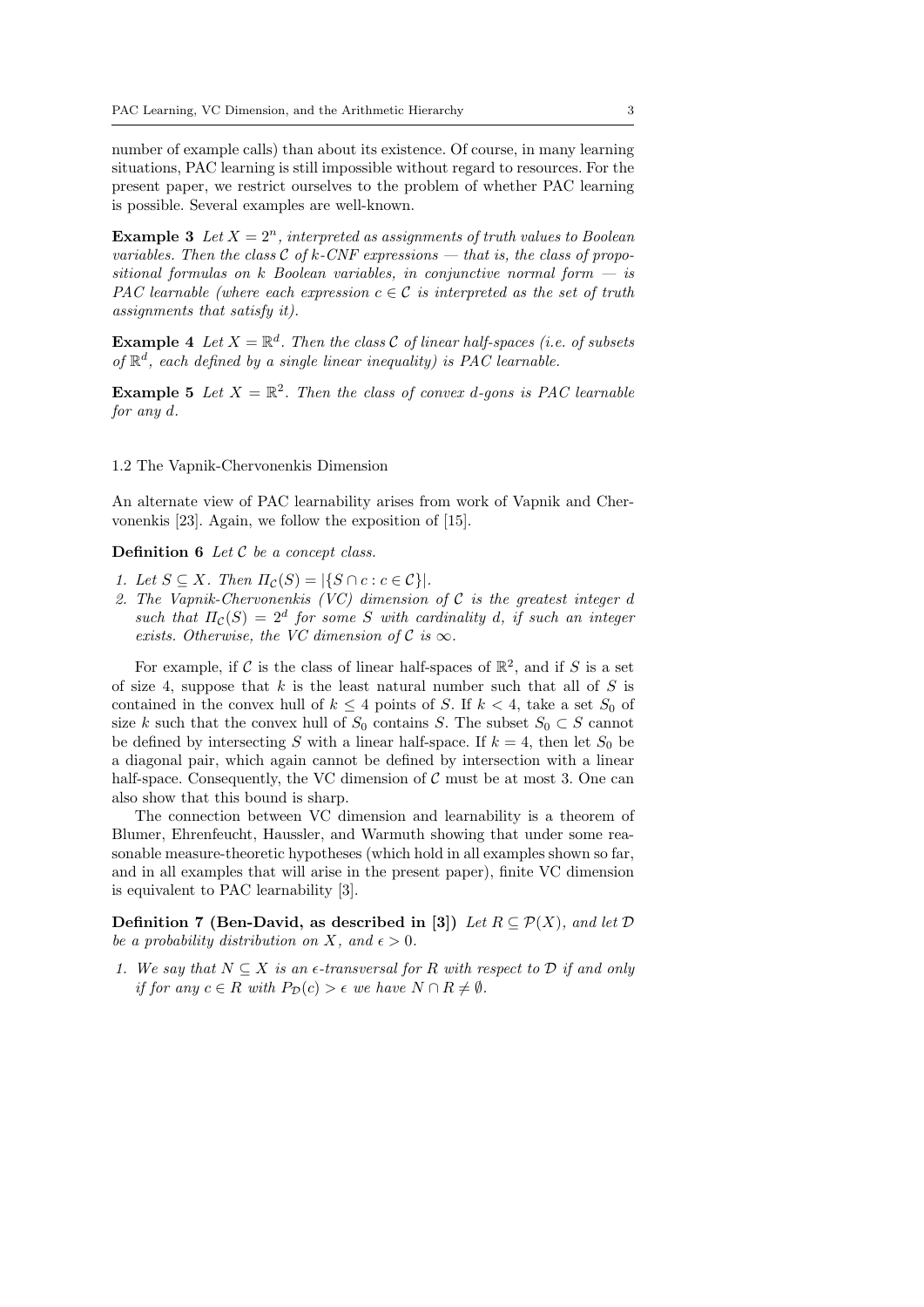- 2. For each  $m \geq 1$ , we denote by  $Q_{\epsilon}^{m}(R)$  the set of  $\mathbf{x} \in X^{m}$  such that the set of distinct elements of  $x$  does not form an  $\epsilon$ -transversal for R with respect to D.
- 3. For each  $m \geq 1$ , we denote by  $J_{\epsilon}^{2m}(R)$  the set of all  $xy \in X^{2m}$  with x and **y** each of length m such that there is  $c \in R$  with  $P_{\mathcal{D}}(c) > \epsilon$  such that no element of c occurs in **x**, but elements of c have density at least  $\frac{\epsilon m}{2}$  in **y**.
- 4. We say that a concept class  $\mathcal C$  is well-behaved if for every Borel set b, the sets  $Q_{\epsilon}^{m}(R)$  and  $J_{\epsilon}^{2m}(R)$  are measurable where  $R = \{c \Delta b : c \in C\}$ .

This notion of "well-behaved" is exactly the necessary hypothesis for the equivalence:

**Theorem 8 ([3])** Let C be a nontrivial, well-behaved concept class. Then C is PAC learnable if and only if  $C$  has finite VC dimension.

In [16], Linial, Mansour, and Rivest asked for the complexity of computing the VC dimension of a finite family of concepts over a finite instance space. They showed that this problem can be solved in time  $O(rn^{lg(r)})$ , where r is the number of concepts in the class,  $n$  is the number of elements in the instance space, and  $lg(r)$  denotes the base 2 logarithm of r. Schäfer [19] later showed that the analogous problem in a different representation system was  $\Sigma_3^P$ -complete. Schäfer's instance spaces and concept classes are still finite, which is a severe limitation in view of the ubiquitous examples one finds in the literature (linear half-spaces of  $\mathbb{R}^d$ , for example) in which both the instance space and the concept class are infinite.

#### 2 Concepts and Concept Classes

The most general context in which PAC learning makes sense is far too broad to say anything meaningful about the full problem of determining whether a class is learnable. If we were to allow the instance space to be an arbitrary set, and a concept class an arbitrary subset of the powerset of the instance space, we would quickly be thinking about a non-trivial fragment of set theory.

In practice, on the other hand, one usually fixes the instance space, and asks whether (or how efficiently, or just by what means) a particular class is learnable. This approach is too narrow for the main problem of this paper to be meaningful. The goal of this section, then, is to describe a context broad enough to cover many of the usual examples, but constrained enough to be tractable.

Many of the usual examples of machine learning problems can be systematized in the framework of  $\Pi_1^0$  classes, which will now be introduced. The following result is well-known, but a proof is given in [9], which is also a good general reference on  $\Pi_1^0$  classes.

**Theorem 9** Let  $c \subseteq 2^{\omega}$ . Then the following are equivalent:

1. c is the set of all infinite paths through a computable subtree of  $2^{\omega}$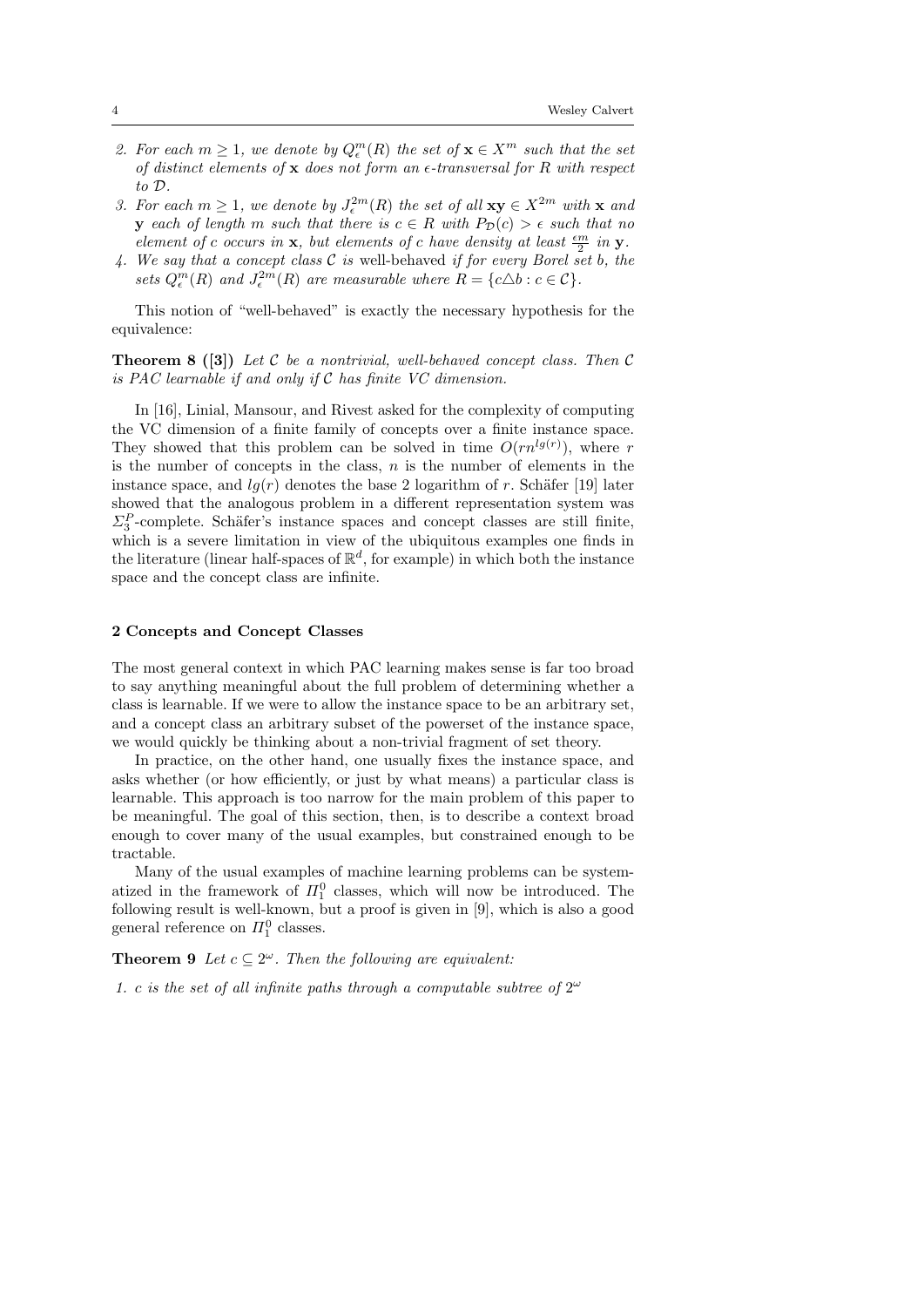- 2. c is the set of all infinite paths through a  $\Pi_1^0$  subtree of  $2^\omega$  (i.e. a co-c.e. subtree)
- 3.  $c = \{x \in 2^{\omega} : \forall n \ R(n,x)\}\$  for some computable relation R, i.e. a relation R for which there is a Turing functional  $\Phi$  such that  $R(n,x)$  is defined by  $\Phi^x(n)$ .

This equivalence (and other similar formulations could be added) gives rise to the following definition:

**Definition 10** Let  $c \subseteq 2^{\omega}$ . We say that c is a  $\Pi_1^0$  class if and only if it satisfies one of the equivalent conditions in Theorem 9.

Example 11 There is a natural and uniform representation of all well-formed  $formulas$  of classical propositional calculus, each as a  $\Pi^0_1$  class. We regard  $2^\omega$ as the assignment of values to Boolean variables, so that for  $f \in 2^\omega$ , the value  $f(n) = k$  indicates a value of k for variable  $x_n$ . Let  $\varphi$  be a propositional formula. We construct a  $\Pi_1^0$  subtree  $T_\varphi \subseteq 2^\omega$  such that  $f \in T_\varphi$  if and only if f satisfies  $\varphi$ . At stage n, for each  $\sigma \in 2^{<\omega}$  of length n, we include  $\sigma \in T_{\varphi}$  if and only if there is an extension  $f \supset \sigma$  such that  $f \models \varphi$ . This condition can be checked effectively. Consequently,  $T_{\varphi}$  is a  $\Pi_1^0$  subtree of  $2^{\omega}$  — intuitively, an infinite path f may fall out of  $T_{\varphi}$  at some point when we see a long enough initial segment to detect non-satisfiability, but unless it falls out at some finite stage, it is included.

Example 12 There is a natural and uniform representation of all closed intervals of  $\mathbb R$  with computable endpoints, each as a  $\Pi_1^0$  class. We take the usual representation of real numbers by binary strings. Let I be a closed interval with computable endpoints. We construct a  $\Pi_1^0$  tree  $T_I \subseteq 2^\omega$  such that the set of paths through  $T_I$  is equal to I. At stage s, we include in  $T_I$  all binary sequences  $\sigma$  of length s such that there is an extension  $f \supset \sigma$  with  $f \in I$ . This condition can be checked effectively, by the computability of the endpoints of *I. Consequently,*  $T_I$  is a  $\Pi_1^0$  subtree of  $2^\omega$ .

Example 13 There is a natural and uniform representation of all closed linear half-spaces of  $\mathbb{R}^d$  which are defined by hyperplanes with computable coefficients, each half-space as a  $\Pi^0_1$  class. We encode  $\mathbb{R}^d$  as  $2^\omega$  in the following way: the ith coordinate of the point represented by the path f is given by the sequence  $(f(k) : k \equiv i \mod d)$ . Now we encode a linear subspace into a subtree in the same way as with intervals in the previous example.

Example 14 There is a natural and uniform representation of all convex d-gons in  $\mathbb{R}^2$  with computable vertices, with each d-gon represented by a  $\Pi_1^0$ class. A convex d-gon is an intersection of d closed linear half-spaces, and so we exclude a node  $\sigma \in 2^{\omega}$  from the tree for our d-gon if and only if it is excluded from the tree for at least one of those linear half-spaces.

Note that the requirement of computable boundaries of these examples is not a practical restriction.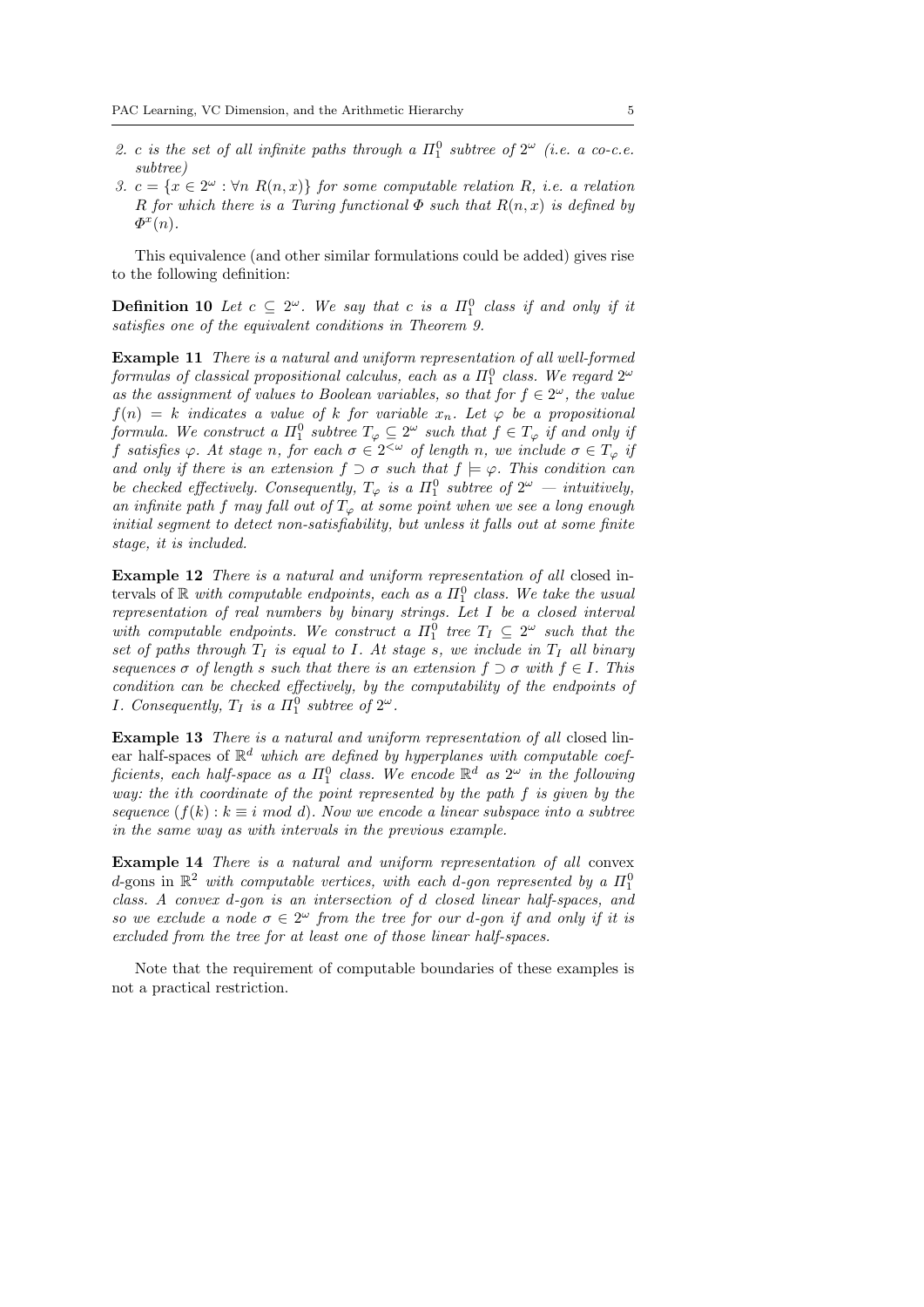**Proposition 15** For any probability measure  $\mu$  on  $\mathbb{R}^d$  absolutely continuous with respect to Lebesgue measure, any  $\epsilon > 0$ , and any hyperplane given by  $f(\bar{x}) = 0$ , there is a hyperplane given by  $\bar{f}(\bar{x}) = 0$  where  $\bar{f}$  has computable coefficients, and where the linear half-spaces defined by these hyperplanes are close in the following sense: If  $H_f$  is defined by  $f(\bar{x}) \leq 0$ , if  $H_f^0$  is defined by  $f(\bar{x}) < 0$ , and  $H_{\bar{f}}$  is defined by  $\bar{f}(\bar{x}) \leq 0$ , then  $\mu\left(H_f \triangle H_{\bar{f}}\right) < \epsilon$  and  $\mu\left(H_f^0\triangle H_{\bar{f}}\right)<\epsilon.$ 

Proof Since a hyperplane has Lebesgue measure 0, it suffices to show that we can achieve  $\mu\left(H_f \triangle H_{\bar{f}}\right) < \epsilon$ , since  $\mu\left(H_f \triangle H_f^0\right) = 0$ . Let  $F_{\mu}(\bar{x})$  be the cumulative distribution function, that is,

$$
F_{\mu}(\bar{x}) = \mu ((-\infty, x_1] \times (-\infty, x_2] \times \cdots \times (-\infty, x_d]).
$$

Now  $\lim_{\bar{x}\to(-\infty,\ldots,-\infty)} F(\bar{x}) = 0$  and  $\lim_{\bar{x}\to(+\infty,\ldots,+\infty)} F(\bar{x}) = 1$ , so that for each *i* there are  $x'_{i,\ell}$  and  $x'_{i,u}$  such that

$$
\lim_{\bar{y}\to(-\infty,\ldots,-\infty)} F(y_1,y_2,\ldots,y_{i-1},x'_{i,\ell},y_{i+1},\ldots,y_d) < \frac{\epsilon}{4d}
$$

and

$$
\lim_{\bar{y}\to (+\infty,...,+\infty)} F(y_1, y_2,..., y_{i-1}, x'_{i,u}, y_{i+1},..., y_d) > 1 - \frac{\epsilon}{4d}.
$$

Since computable points are dense in  $\mathbb{R}^d$ , we can find  $\bar{x}_{i,\ell}$  and  $\bar{x}_{i,u}$  which also satisfy these inequalities.

We then let  $B \subseteq \mathbb{R}^d$  be the d-orthotope with vertices  $\{\bar{b}: b_i \in \{x_{i,\ell}, x_{i,u}\}\}.$ Note that  $\mu(B) > 1 - \frac{\epsilon}{2}$ .

Now either  $f(\bar{x}) = 0$  has empty intersection with the interior of B, or it intersects at least d faces of  $B$ . In the first case, we may take  $f$  to be such that  $\bar{f}(x) = 0$  contains the face of B nearest  $f(\bar{x}) = 0$  (of course, it is possible that the nearest point of B to  $f(\bar{x}) = 0$  has more than one incident face, e.g. if it is on an edge, in which any of the incident faces will suffice). Then the symmetric difference of  $H_f$  and  $H_{\bar{f}}$  is contained in the complement of B, and so has measure less than  $\frac{\epsilon}{2}$ .

In the second case, let  $\bar{\Phi}_1, \ldots, \Phi_d$  be the faces of B which intersect  $f(\bar{x}) = 0$ . Note that d points, one taken taken from  $\Phi_i - \bigcup$  $\bigcup_{j \neq i} \Phi_j$  for each *i*, are sufficient

to determine a hyperplane.

Since computable points are dense in  $\mathbb{R}$ , we can find, in each face  $\Phi_i$ , a computable point  $\bar{a}_i$  so close to  $f(\bar{x}) = 0$  that if  $\bar{f}(\bar{x}) = 0$  is the hyperplane determined by the set of points  $\{\bar{a}_i : i \leq d\}$ , then

$$
\mu\left(\left(H_f \triangle H_{\bar{f}}\right) \cap B\right) < \frac{\epsilon}{2}.
$$

Although there are, of course, infinitely many choices for these  $a_i$ , one could determine them by starting with any computable points  $(a_{0,i}: i \leq d)$  in the relevant faces, and then as long as the inequality above fails, find the  $i$  such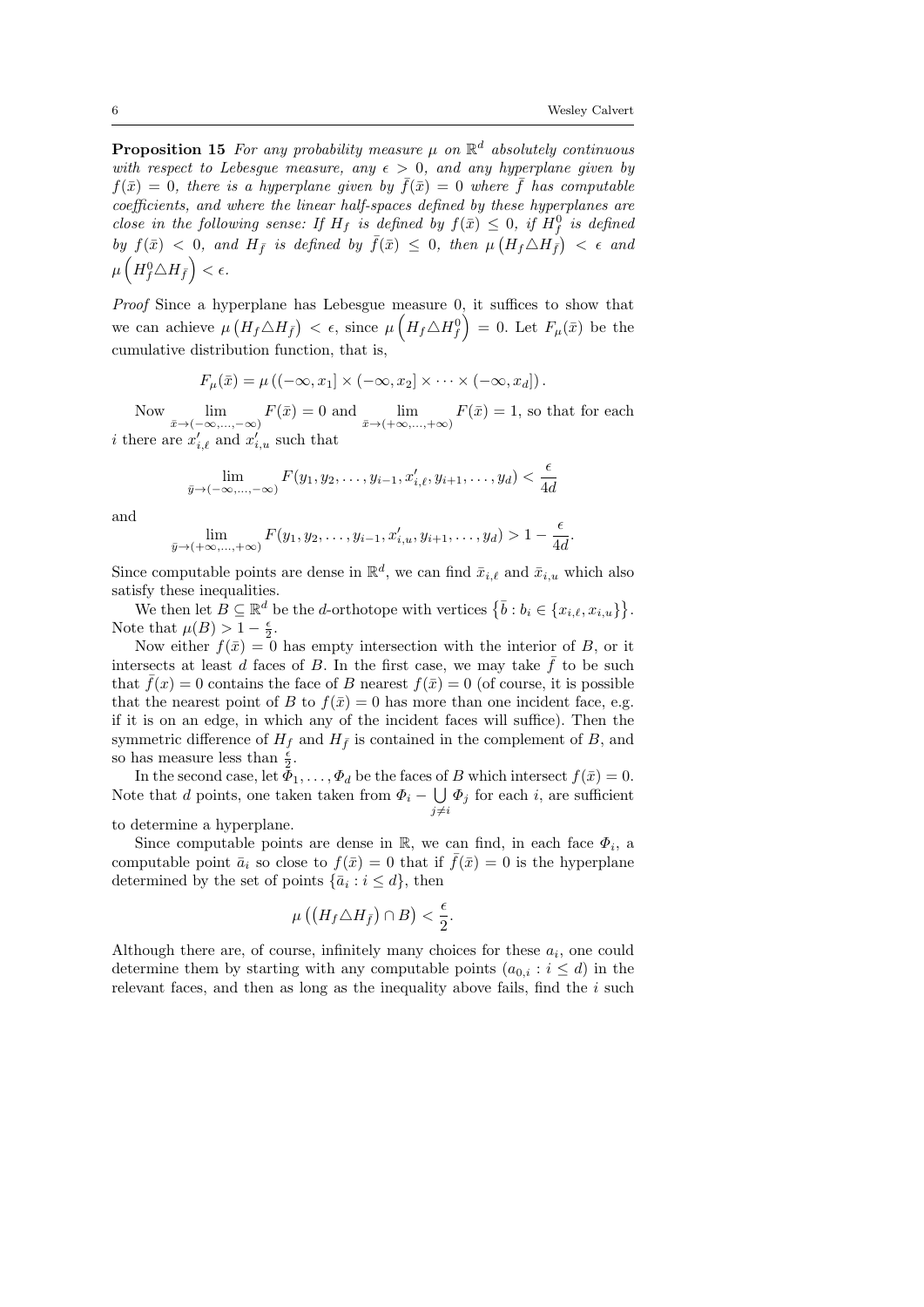that  $a_{t,i}$  is farthest from  $f(\bar{x}) = 0$  and replacing it with  $a_{t+1,i}$  which is less than half as far away from  $f(\bar{x}) = 0$ , while setting  $a_{t+1,j} = a_{t,j}$  for all  $j \neq i$ .

The coefficients of  $\bar{f}$  are computable since the points  $\bar{a}_i$  are computable. Furthermore,

$$
\mu\left(H_f \triangle H_{\bar{f}}\right) < \frac{\epsilon}{2} + (1 - \mu(B)) < \epsilon.
$$

Examples could be multiplied, of course, and it seems likely that many of the more frequently encountered machine learning situations could be included in this framework — certainly, for instance, any example in  $[2]$ ,  $[15]$ , or  $[18]$ .

We will work, for the purposes of the present paper, with instance space  $2^{\omega}$ and with concepts which are  $\Pi_1^0$  classes. Unless otherwise noted, we use the standard product topology on  $2^{\omega}$ . It remains to describe the concept classes to be used. We make the following preliminary definitions:

**Definition 16** 1. Let  $f, g \in 2^{\leq \omega}$ . Then  $d(f, g)$  is defined to be  $2^{-n}$  where n is the least natural number such that  $f(n) \neq g(n)$ .

- 2. Let  $f \in 2^{\leq \omega}$  and  $r \in \mathbb{R}$ . We denote by  $B_r(f)$  the set  $\{g \in 2^{\leq \omega} : d(f,g) < r\}$ .
- 3. Let  $S \subseteq 2^{\omega}$ . We say that S is computable if and only if there is a computable function  $f_S : 2^{<\omega} \times \mathbb{Q} \to \{0,1\}$  such that

$$
f_S(\sigma, r) = \begin{cases} 1 & \text{if } B_r(\sigma) \cap S \neq \emptyset \\ 0 & \text{if } B_{2r}(\sigma) \cap S = \emptyset \\ 0 & \text{or } 1 \quad \text{otherwise} \end{cases}
$$

Part 3 of the definition is standard for metric spaces which, like  $2^{\omega}$ , may be given a computable structure (see  $[4, 24]$ ).

**Lemma 17** The following conditions on a set  $S$  of paths through a computable tree  $T \subseteq 2^{\omega}$  are equivalent:

- 1. S is computable
- 2. S is the set of paths through a computable tree  $T'$  with no dead ends.

*Proof* Suppose first that S is computable. We form  $T'$  by using  $f_S$  to examine each finite string  $\sigma \in T$ , as well as its immediate successors,  $\sigma$ 0 and  $\sigma$ 1. If  $f_S(\sigma, 2^{-|\sigma|}) = 0$ , we exclude  $\sigma$  from T'. If

$$
f_S(\sigma 0, 2^{-|\sigma|-1}) = f_S(\sigma 1, 2^{-|\sigma|-1}) = 0
$$

then we exclude  $\sigma$  from T'. Otherwise, we include  $\sigma$  in T'.

We now show that  $T'$  has no dead ends and has the same infinite paths as T. Suppose that  $\sigma \in T$ . If  $f_S(\sigma, 2^{-|\sigma|}) = 1$  then either  $\sigma$  extends to an infinite path in T, or there is some  $\tau$  such that  $\tau$  extends to an infinite path in T and  $d(\sigma, \tau) \leq 2^{-|\sigma|+1}$  (corresponding, respectively, to the first and third clauses of the definition of fs, above); that is,  $\tau$  differs from  $\sigma$  at the  $|\sigma| - 1$  place, so that  $\tau$  and  $\sigma$  share an immediate predecessor. Similarly, if  $f(\sigma, r) = 0$  for some  $r > 0$ , then  $\sigma$  does not extend to an infinite path. Now if  $\sigma$  was included in T', then we have both  $f_S(\sigma, 2^{-|\sigma|}) = 1$  and at least one of  $f_S(\sigma 0, 2^{-|\sigma|-1}) = 1$  and  $f_S(\sigma 1, 2^{-|\sigma|-1}) = 1$ . Without loss of generality, say  $f_S(\sigma 0, 2^{-|\sigma|-1}) = 1$ . Then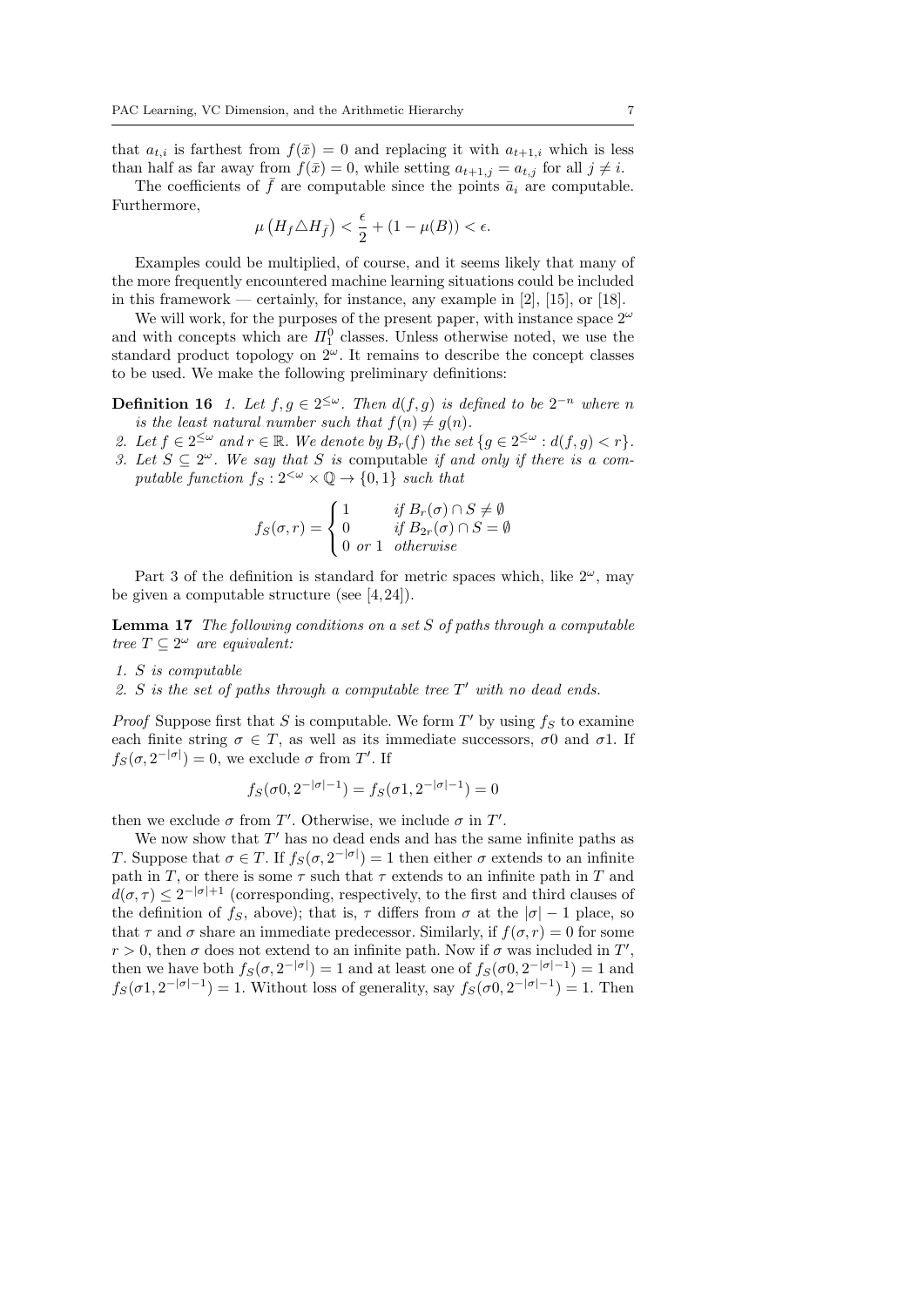either  $\sigma$ 0 extends to a path or  $\sigma$  extends to a path. In either case,  $\sigma$  extends to a path. On the other hand, if  $\sigma$  extends to a path in T, then both  $f_S(\sigma, 2^{-|\sigma|}) = 1$ and at least one of  $f_S(\sigma 0, 2^{-|\sigma|-1}) = 1$  and  $f_S(\sigma 1, 2^{-|\sigma|-1}) = 1$ , so that  $\sigma$  is included in  $T'$ .

Suppose, on the other hand, that  $S$  is the set of paths through a computable tree  $T'$  with no dead ends. We define a function  $f_S$  to witness that S is computable. Let  $\sigma \in 2^{<\omega}$  and  $r \in \mathbb{Q}$ . If  $r \geq 1$ , then set  $f_S(\sigma, r) = 0$  if S is empty, and  $f_S(\sigma, r) = 1$  if S is nonempty. If  $r < 1$ , let s be a natural number such that  $2^{-s} < r < 2^{-(s-1)}$ . Let  $U_s = \{ \tau \in 2^{< \omega} : |\tau| \leq s \}$ . Note that  $U_{\rm s}$  is finite.

To compute  $f_S(\sigma, r)$  where  $r < 1$ , we check all  $\tau \in U_S$ . If there is a  $\tau \in U_S$  such that  $d(\sigma, \tau) < r$  and  $\tau \in T'$ , then set  $f_S(\sigma, r) = 1$ . Otherwise, set  $f_S(\sigma, r) = 0.$ 

To show that this function works, note that if  $g \in S$  with  $g \in B_r(\sigma)$ , then there is some restriction  $\tau \subseteq g$  in  $U_s$  such that  $d(\sigma, \tau) < r$ , and it will have caused us to set  $f_S(\sigma, r) = 1$ . On the other hand, if  $d(\sigma, s) \geq 2r$ , then for any  $\tau \in U_s$  with  $d(\sigma, \tau) < r$ , the element  $\tau$  in  $2^{<\omega}$  cannot extend to an infinite path in S, so that  $\tau \notin T'$ .

There is an unfortunate clash of terminology in that the concept *classes* will have, for their members,  $\Pi_1^0$  classes. In this paper, we will never use the term ambiguously, but because both terms are so well-established it will be necessary to use both of them.

Definition 18 A weakly effective concept class is a computable enumeration  $\varphi_e : \mathbb{N} \to \mathbb{N}$  such that  $\varphi_e(n)$  is a  $\Pi_1^0$  index for a  $\Pi_1^0$  tree  $T_{e,n}$ .

Naturally, we interpret each index enumerated as the  $\Pi_1^0$  class of paths through the associated tree. We also freely refer to the indices (or trees, or  $\Pi_1^0$ classes) in the range of a concept class as its elements.

This definition is almost adequate to our needs. We would like, however, one additional property: that a finite part of an effective concept class  $\mathcal C$  should not be able to distinguish a non-computable point of  $2^{\omega}$  from all computable points, in the sense that if  $y \in 2^{\omega}$  is noncomputable, then any finite Boolean combination of members of  $\mathcal C$  containing y should also contain a computable point. This is reasonable: it would strain our notion of an "effective" concept class if it should fail. And yet it can fail with a weakly effective concept class: our classes may have no computable members at all, for instance. For that reason, we define an effective concept class as follows.

Definition 19 An effective concept class is a weakly effective concept class  $\varphi_e$  such that for each n, the set  $c_n$  of paths through  $T_{e,n}$  is computable as a subset of  $2^{\omega}$ .

Note that for the set  $c_n$  to be computable, it is not necessary (or even likely) that all of its elements are computable.

In addition to the useful property mentioned above, which we will soon prove, there is another reason for preferring this stronger definition: Typically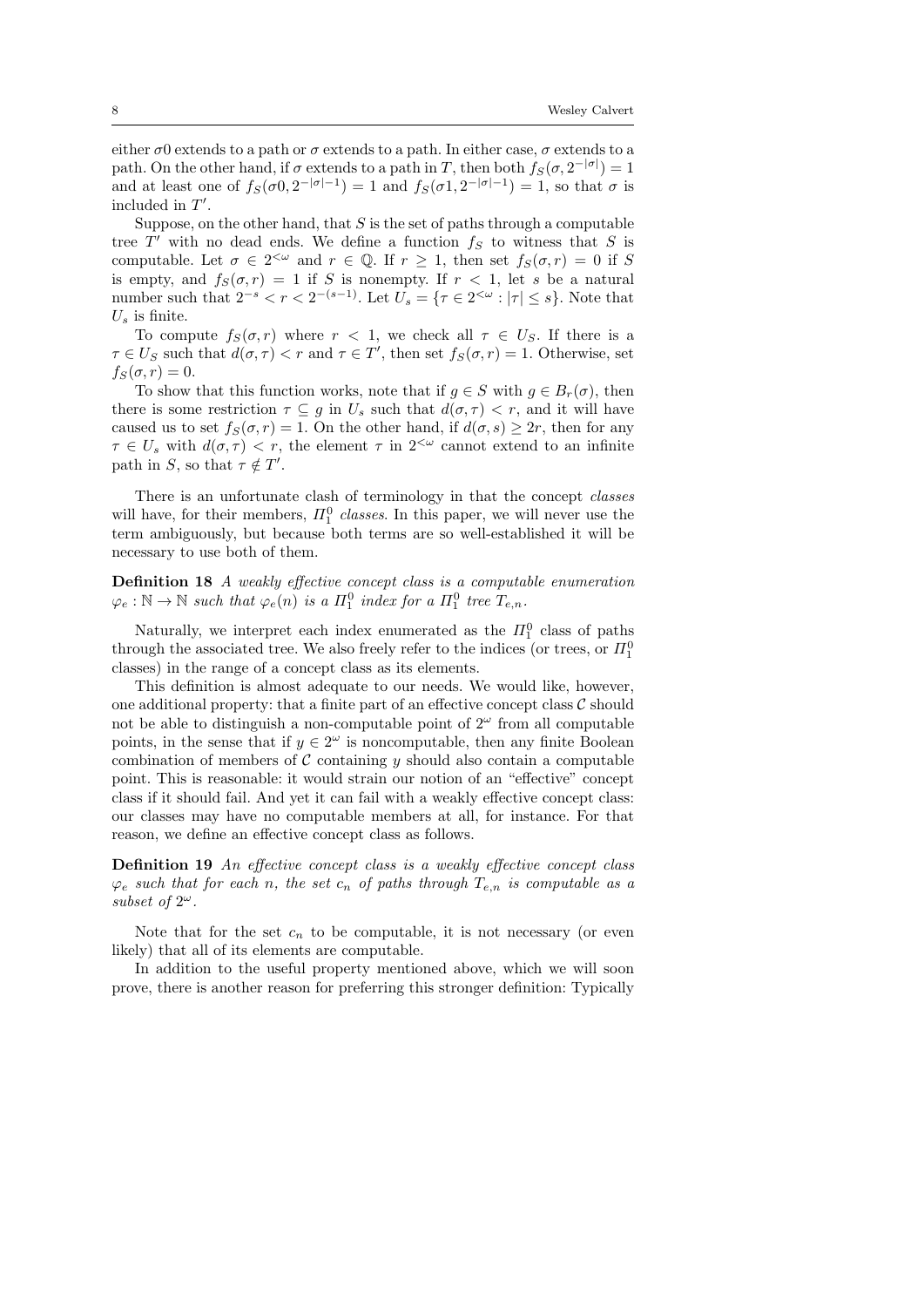when we want a computer to learn something, it is with the goal that the computer will then be able to act on it. Computability of each concept is a necessary condition for this. The restriction corresponds, in the examples, to the restriction that a linear half-space, for instance, be defined by computable coefficients. The classes we consider in this paper will be effective concept classes.

**Proposition 20** Let C be an effective concept class, and let  $c_1, \ldots, c_k \in \mathcal{C}$ . Then for any  $y \in 2^{\omega}$ , there is a computable  $x \in 2^{\omega}$  such that for each  $i \in$  $\{1, \ldots, k\}$ , we have  $x \in c_i$  if and only if  $y \in c_i$ .

*Proof* Let  $y, c_1, \ldots, c_k$  be as described in the statement of the Proposition. Let *I* be the set of *i* such that  $y \in c_i$  and *J* be the set of *i* such that  $y \notin c_i$ .

Suppose first that y is not in the boundary  $\partial c_i$  of  $c_i$  for each i. Then

$$
y \in N := \left(\bigcap_{i \in I} c_i^{\circ}\right) \cap \left(\bigcap_{i \in J} (\overline{c_i})^{\circ}\right),
$$

where  $S^{\circ}$  denotes the interior of s and  $\overline{S}$  the complement of S. Since I and J are finite, N is open. Since  $y \in N$ , the set N is nonempty, and must contain a basic open set of  $2^{\omega}$ , and so must contain a computable member, x, as required.

Now suppose that y is in  $\partial c_i$  for some i. Then we can compute y, using the function  $f_{c_i}$ , so that y is itself computable and we take  $x = y$ .

We note that all of the examples given so far are effective concept classes.

Example 21 The class of well-formed formulas of classical propositional calculus, and the class of  $k$ -CNF expressions (for any k) are effective concept classes, by the example above. Whether a given  $y \in 2^{\omega}$  satisfies a particular formula can be determined by examining only finitely many terms of y.

**Example 22** The class C of linear half-spaces in  $\mathbb{R}^d$  bounded by hyperplanes with computable coefficients is an effective concept class. Recall that each linear half-space with computable coefficients is a computable set, since the distance of a point from the boundary can be computed.

**Example 23** The class of convex d-gons in  $\mathbb{R}^2$  with computable vertices is an effective concept class.

Again, it appears that any example in any of the standard references is an effective concept class.

A pleasant feature of the effective concept classes is that they are always well-behaved.

Lemma 24 A weakly effective concept class has finite VC dimension if and only if it is PAC learnable.

*Proof* Let  $\mathcal C$  be an effective concept class. In [3], a proof of Ben-David is given that if C is universally separable — that is, if there is a countable subset  $\mathcal{C}^*$  such that every point in  $\mathcal C$  can be written as the pointwise limit of some sequence in  $\mathcal{C}^*$  — then  $\mathcal{C}$  is well-behaved. Since an effective concept class is always countable (i.e. it contains only countably many  $\Pi_1^0$  classes),  $\mathcal C$  is trivially universally separable. By Theorem 8, the conclusion holds.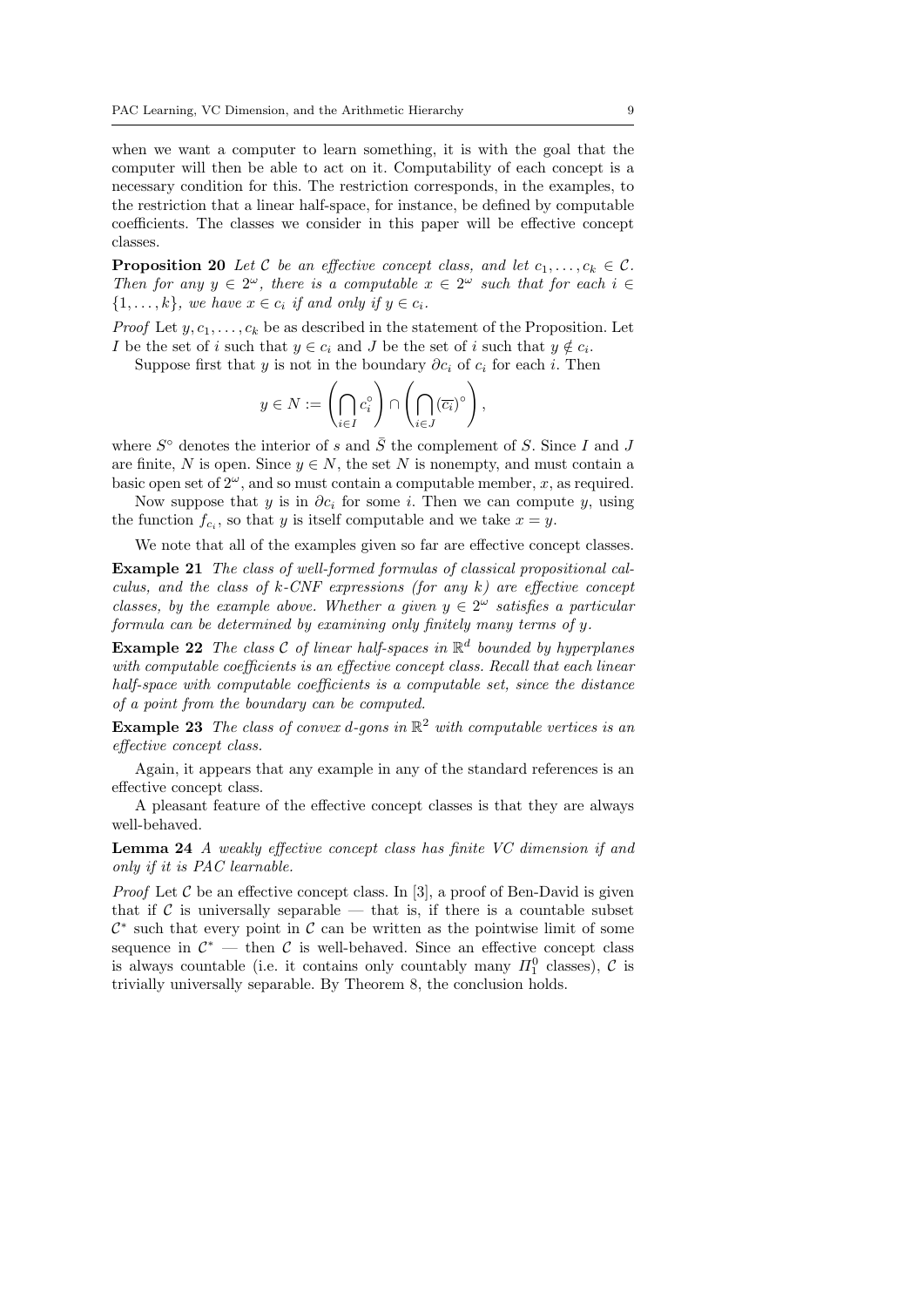#### 3 Bounding the Degree of the Index Set

We now turn toward the main problem of the paper, which we can now express exactly.

Problem 25 Determine the m-degree of the set of all natural numbers e such that  $\varphi_e$  is a PAC-learnable effective concept class.

One minor refinement in the problem remains: the difficulty of saying that e is the index for an effective concept class competes with that of saying that this concept class is learnable. Indeed, since determining that  $n$  is an  $X$ -index for an X-computable tree is m-complete  $\Pi_2^0(X)$  (see [13,20]), it follows that determining that *n* is a  $\Pi_1^0$  index for a  $\Pi_1^0$  tree is *m*-complete  $\Pi_3^0$ .

Since we will see that finite VC dimension can be defined at  $\Sigma_3^0$ , a driving force in the m-degree described in the problem above will be that it must compute all  $\Pi_3^0$  sets. This tells us nothing about the complexity of learnability, but only about the complexity of determining whether we have a concept class. The usual way to deal with this issue is by the following definition.

**Definition 26** ([5]) Let  $A \subseteq B$ , and let  $\Gamma$  be some class of sets (e.g.  $\Pi_3^0$ ).

- 1. We say that A is  $\Gamma$  within B if and only if  $A = R \cap B$  for some  $R \in \Gamma$ .
- 2. We say that  $S \leq_m A$  within B if and only if there is a computable  $f : \omega \to$ B such that for all n we have  $n \in S \Leftrightarrow f(n) \in A$ .
- 3. We say that A is m-complete  $\Gamma$  within B if and only if A is  $\Gamma$  within B and for every  $S \in \Gamma$  we have  $S \leq_m A$  within B.

We can now present the question in its final form.

Problem 27 Let L be the set of indices for effective concept classes, and K the set of indices for effective concept classes which are PAC learnable. What is the m-degree of  $K$  within  $L$ ?

The solution to the problem will have two parts. In the present section, we will show that K is  $\Sigma_3^0$  within L. In the following section, we show that K is *m*-complete  $\Sigma_3^0$  within L.

We first reduce the problem to one where dimension is witnessed by computable paths through  $2^{\omega}$ .

Proposition 28 An effective concept class C has infinite VC dimension if and only if for every d there are (not necessarily uniformly) computable elements

$$
(x_i : i < d)
$$

such that  $\Pi_{\mathcal{C}}(x_i : i < d) = 2^d$ .

*Proof* Let  $(y_i : i < d)$  witness that C has VC dimension at least d, and denote by  $D_1, \ldots, D_{2^d}$  elements of C which distinguish distinct subsets of  $(y_i : i < d)$ . For each  $i < d$ , there is a computable element  $x_i$  such that for every  $j \leq 2^d$ we have  $x_i \in D_i$  if and only if  $y_i \in D_i$ , by Proposition 20. Then  $x_1, \ldots, x_d$ witness that  $\mathcal C$  has VC dimension at least  $d$ . The converse is obvious.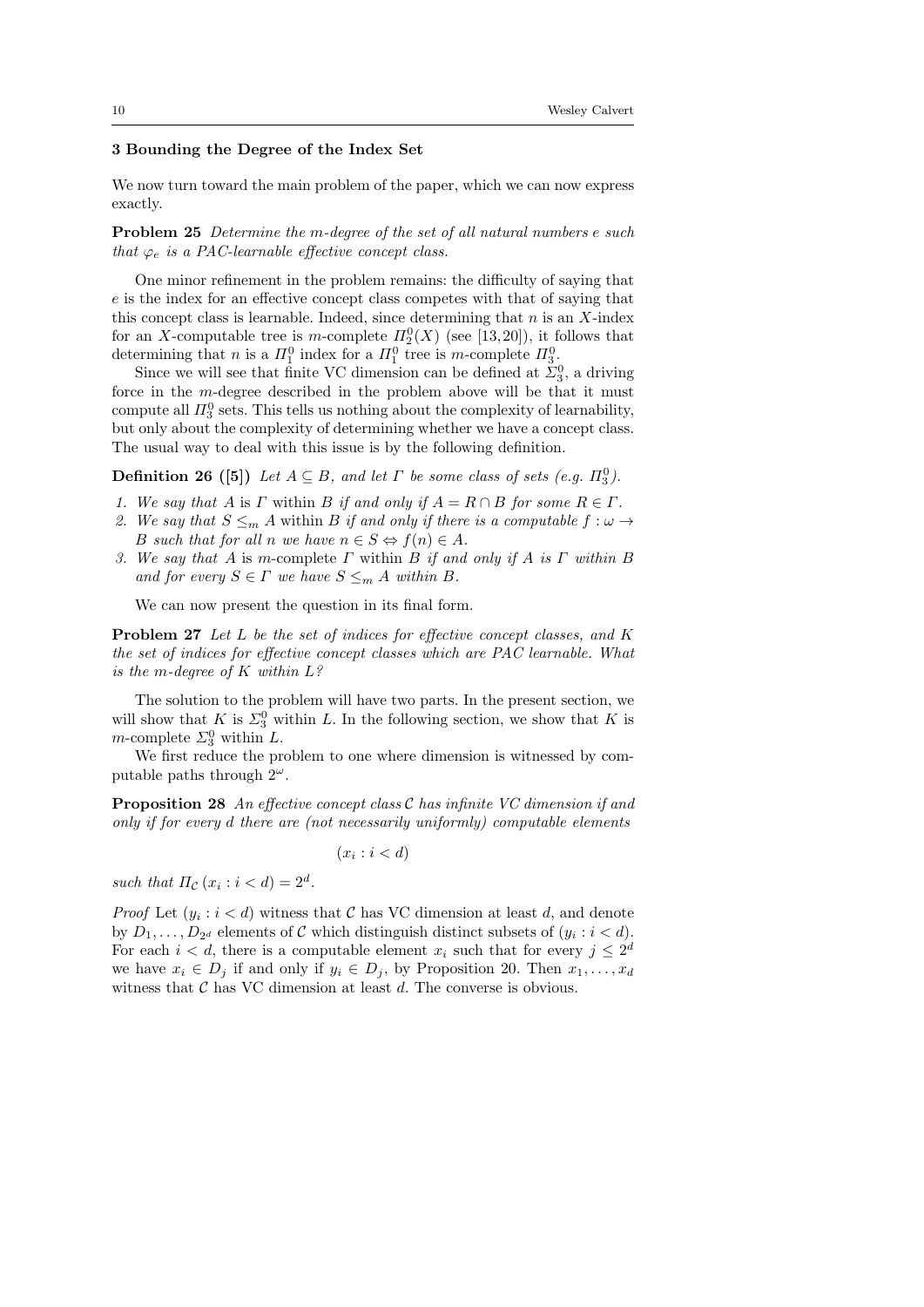Proposition 29 The set of indices for effective concept classes of infinite VC dimension is  $\Pi_3^0$  within L.

*Proof* We begin by noting that if f is a computable function and T is a  $\Pi_1^0$ tree, then it is a  $\Pi_1^0$  condition that f is a path of T, and a  $\Sigma_1^0$  condition that it is not, uniformly in a  $\Pi_1^0$  index for T and a computable index for f. Further, if  $C = \varphi_e$  is an effective concept class, then for any  $k \in \omega$ , the condition that  $k \in ran(\varphi_e)$  is a  $\Sigma_1^0$  condition, uniformly in e and k.

Let  $(x_1, \ldots, x_n)$  be a sequence of computable functions,  $S \subseteq \{1, 2, \ldots, n\}$ , and c a  $\Pi_1^0$  class, represented by a  $\Pi_1^0$  index for a tree in which it is the set of paths. We abbreviate by  $[c \rceil_n = S](\bar{x})$  the statement that for each  $i \in \{1, \ldots n\}$ , we have  $x_i \in c$  if and only if  $i \in S$ . Now  $c \upharpoonright_n = S$  is a  $d$ - $\Sigma_1^0$  condition, uniformly in the indices for the  $x_i$  and c.

We now note that  $C = \varphi_e$  has infinite VC dimension if and only if

$$
\bigwedge_{n\in\mathbb{N}}\exists x_1,\ldots,x_n\bigwedge_{S\subseteq(n+1)}\exists k\,[\varphi_e(k)\,\,[n=S]\,(\bar{x}).
$$

From the comments above, this definition is  $\Pi_3^0$ .

#### 4 Sharpness of the Bound

The completeness result in this section will finish our answer to the main question of the paper.

Theorem 30 The set of indices for effective concept classes of infinite VC dimension is m-complete  $\Pi_3^0$  within the set of indices for effective concept classes, and the set of indices for effective concept classes of finite VC dimension is m-complete  $\Sigma_3^0$  within the set of indices for effective concept classes.

*Proof* It only remains to show completeness. For each  $\Pi_3^0$  set S, we will construct a sequence of effective concept classes  $(C_n : n \in \mathbb{N})$  such that  $C_n$  has infinite VC dimension if and only if  $n \in S$ . In the following lemma, to simplify notation, we suppress the dependence of  $f$  on  $n$ .

**Lemma 31** There is a  $\Delta_2^0$  function  $f : \mathbb{N} \to 2$  such that  $f(s) = 1$  for infinitely many s if and only if  $n \in S$ .

*Proof* It suffices (see [20]) to consider S of the form  $\exists^{\infty} x \forall y R(x, y, n)$ , where R is computable. Now we set

$$
f(x) = \begin{cases} 1 \text{ if } \forall y R(x, y, n) \\ 0 \text{ otherwise} \end{cases}.
$$

This function is  $\Delta_2^0$ -computable, and has the necessary properties.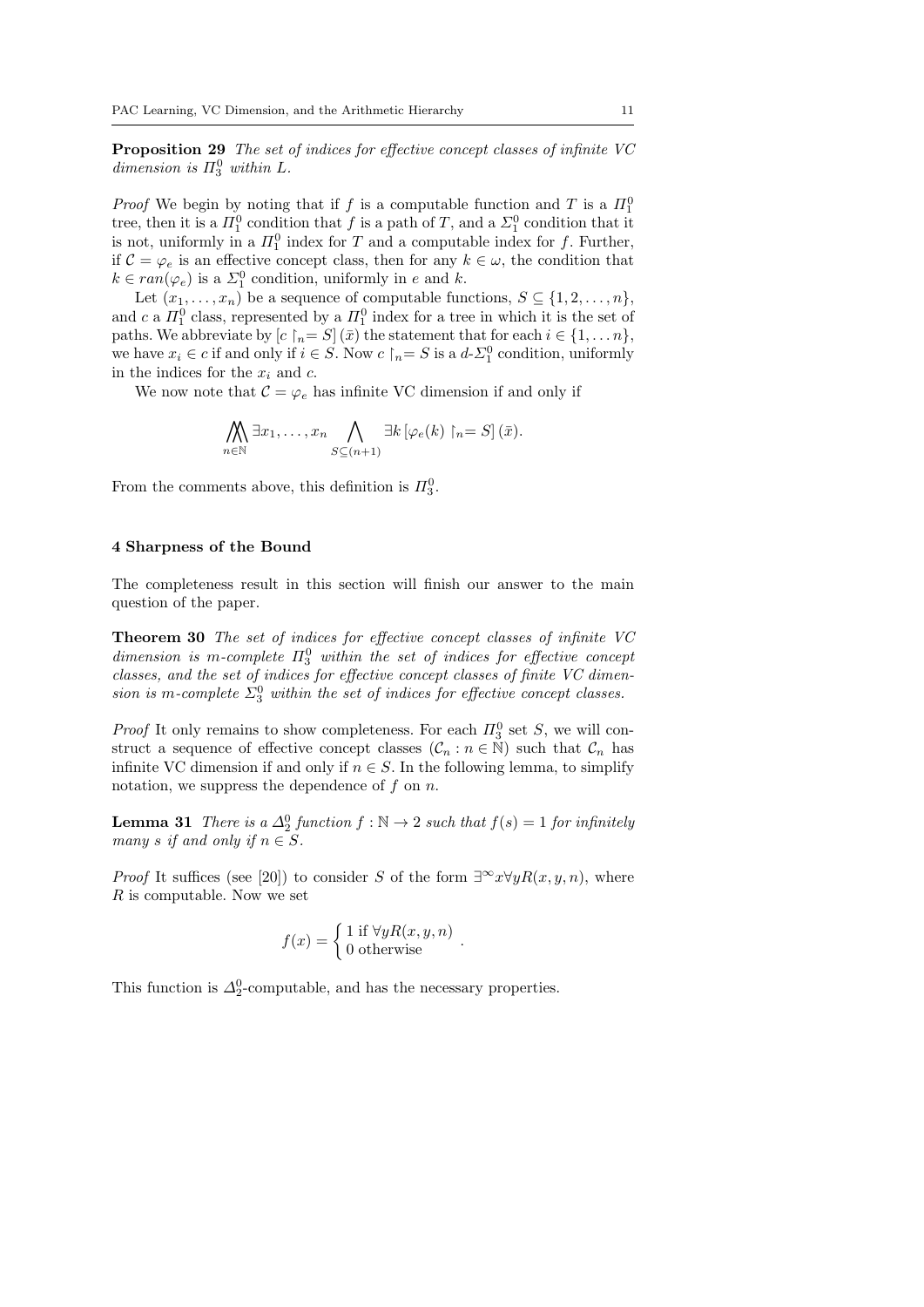Now by the Limit Lemma, there is a uniformly computable sequence

 $(f_s : s \in \mathbb{N})$ 

of functions such that for each x, for sufficiently large s, we have  $f_s(x) = f(x)$ .

We now define a set of functions that will serve as the elements that may eventually witness high VC dimension. Let  $\{\pi_{s,t,j}: s,t,j \in \mathbb{N}, j < s\}$  be a discrete uniformly computable set of distinct elements of  $2^{\omega}$  such that  $\pi_{s,t,j}(q) = \pi_{s,t',j'}(q)$  whenever  $q < \min\{t,t'\}.$ 

We also initialize  $G_{s,0} = \emptyset$  for each s. Denote by  $P_t$  a bijection

$$
P_t: \mathcal{P}(\{1,\ldots,t\}) \to \{1,\ldots,2^t\}.
$$

At stage s of the construction, we consider  $f_s(t)$  for each  $t \leq s$ . If  $f_s(t) = 0$ , then no action is required.

If  $f_s(t) = 1$ , then we find the least k such that  $k \notin G_{t,s}$ . Let  $\{e_{t,i} : i < 2^t\}$ be  $\Pi_1^0$  indices for trees such that  $T_{e_{t,i}}$  consists exactly of the initial segments  $\tau$  of  $\pi_{t,k,j}$  where  $j = P_t(S)$  for some  $S \subseteq \{1, \ldots, t\}$  and  $|\tau|$  is less than the first  $z > s$  such that  $f_z(t) = 0$ . This can be done effectively exactly because we are looking for  $\Pi_1^0$  indices, and the search is uniform. We then let  $i_s$  be the least such that  $\mathcal{C}_n(i_s)$  is undefined, and take  $\mathcal{C}_n(i_s + \ell) = e_{t,\ell}$  for each  $\ell < 2^t$ . We also set  $G_{t,s} = G_{t,s-1} \cup k$ .

Now for each t with  $f(t) = 1$ , there will be some s such that  $f_{s'}(t) =$  $f_s(t) = 1$  for all  $s' > s$ . Then at stage s we have added to  $\mathcal{C}_n$  the  $\overline{H}_1^0$  indices  ${e_{t,i} : i < 2^t}$  guaranteeing that  ${\lbrace \pi_{t,k,j} : j < t \rbrace}$  is shattered for some k.

For each t such that  $f(t) = 0$  and each s such that  $f_s(t) = 1$ , there is some later stage s' such that  $f_{s'}(t) = 0$ , so any indices added at stage s will be indices for a tree with no paths — that is, for the empty concept.

Note that if the same t receives attention infinitely often  $-$  that is, if infinitely many different sets of classes are added to  $\mathcal{C}_n$  to guarantee that the VC dimension of  $C_n$  is at least t, this does not inflate the VC dimension beyond t. Indeed, the sets of witnesses will be pairwise disjoint, so no concept in  $\mathcal{C}_n$ will include any mixture of witnesses from different treatments; the resulting sets will not be shattered.

We further note that all the  $\Pi_1^0$  classes in  $\mathcal{C}_n$  are computable. Indeed, each  $c \in \mathcal{C}_n$  consists of finitely many (perhaps no) computable paths. Thus,  $\mathcal{C}_n$  is an effective concept class.

Now if  $n \notin S$ , then  $f(s) = 1$  for at most finitely many s, so that the VC dimension of  $C_n$  is finite. If  $n \in S$ , then  $f(s) = 1$  for infinitely many s, so that the VC dimension of  $C_n$  is infinite (since sets of arbitrarily large size will be shattered).

#### References

1. Beros, A.: Learning theory in the arithmetic hierarchy. Journal of Symbolic Logic 79, 908–927 (2014)